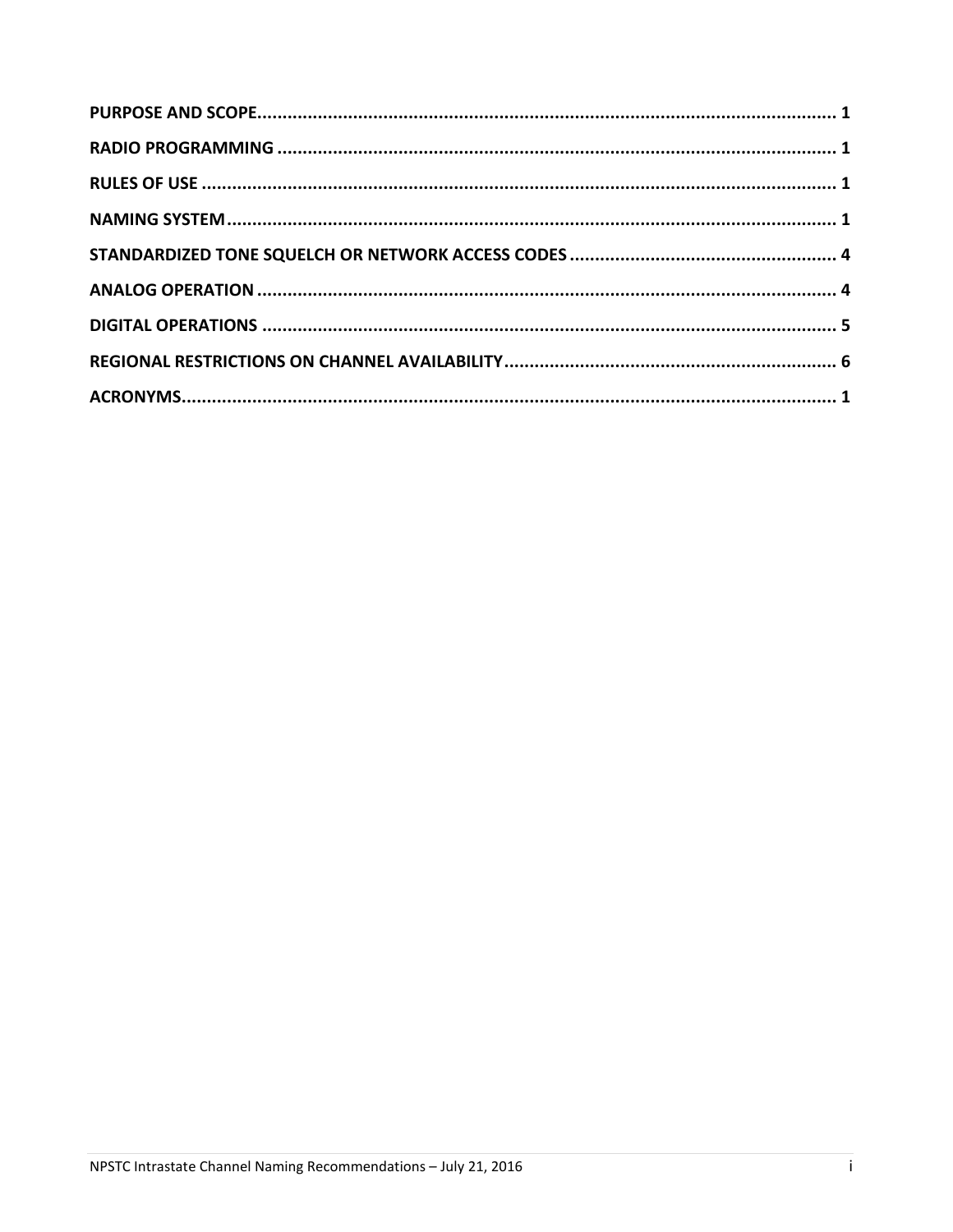# <span id="page-2-0"></span>**Purpose and Scope**

The purpose of these recommendations is to provide a common system for naming the interoperability channels used regionally and statewide by local, regional, tribal, and state agencies throughout the State of <State>.

The scope of these recommendations includes first responders and other authorized users. It applies to all voice communications channels designated by <State> agencies for interoperability purposes.

It does not apply to interoperability channels designated nationally by the Federal Communications Commission (FCC) or to federal agency channels designated nationally by the National Telecommunications and Information Administration (NTIA). These two groups of nationwide interoperability channels can be found in the National Interoperability Field Operations Guide (NIFOG) and the ANSI/APCO/NPSTC ANS 1.104.2-2016 Standard.

# <span id="page-2-1"></span>**Radio Programming**

Based on the capability of their equipment, agencies should program their radios to use the interoperability channels within their region or for statewide use across <State> as appropriate for each channel.

In addition, all NIFOG and ANSI/APCO/NPSTC ANS 1.104.2-2016 channels should also be programmed into each subscriber's radio on a per radio band basis so that field units can directly access national interoperability channels anywhere in the United States with use of their standardized national names.

# <span id="page-2-2"></span>**Rules of Use**

*To be developed by the individual state. These rules should address how the frequencies are licensed (directly by the agency or by the state, with local users under letters of agreement[1](#page-2-4) and any specific operating protocols such as encryption. These rules should*  also take into consideration the needs of dispatch centers to implement this channel *naming convention.*

# <span id="page-2-3"></span>**Naming System**

l

Each designated regional/statewide interoperability channel shall have a unique name that is developed using the following standardized format. This format requires the use of a maximum of eight characters which is the minimum display size for current

<span id="page-2-4"></span> $1$  Refer to 47CFR90.421 and 47CFR90.179.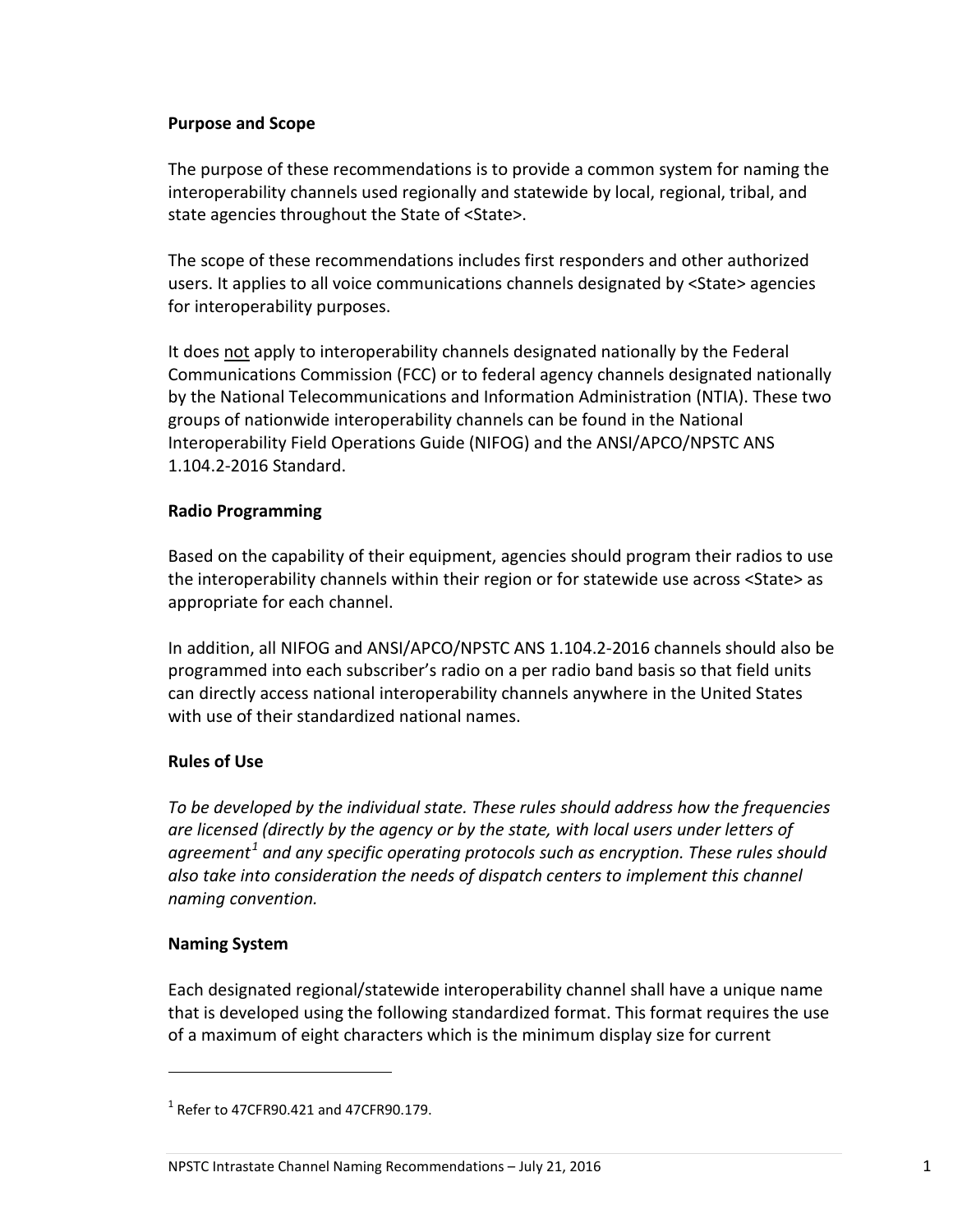production radios. If your equipment is not capable of using eight characters, then a six character name can be used. The standardized naming format is as follows:

The standardized name is derived from the following four categories:

**SN Type ## M**

# **SN = State Name**

The State Name designator is a unique two character alpha designator developed by the United States Postal Service. For <name of State> radios this prefix is <S**N>**.

# **Type = Channel Use Designator**

The Channel Use Designator is a three or four place alpha tag that denotes the primary purpose of operations on the channel. To facilitate the use of these Channel Names in older radios with only 6 characters available in the display, the "**type**" Channel Use field is limited to the first 3 characters. Short Form names are not applicable to the 700 MHz band since the equipment used for this band does not have the character limitation.

| Eight<br><b>Characters</b><br><b>Available</b> | <b>Six</b><br><b>Characters</b><br><b>Available</b> | <b>Definitions</b>                                                                                                                                   |
|------------------------------------------------|-----------------------------------------------------|------------------------------------------------------------------------------------------------------------------------------------------------------|
| <b>Name</b>                                    | <b>Name</b>                                         | <b>Channel Use Type</b>                                                                                                                              |
| <b>CALL</b>                                    | <b>CAL</b>                                          | Dedicated statewide for the express purpose of<br>interoperability calling only.                                                                     |
| <b>CORD</b>                                    | <b>CRD</b>                                          | Reserved for on-scene coordination by any<br>public safety eligible component.                                                                       |
| <b>DATA</b>                                    | <b>DAT</b>                                          | Reserved statewide for the express purpose of<br>data transmission only.                                                                             |
| <b>FIRE</b>                                    | <b>FIR</b>                                          | Primarily used for interagency incident<br>communications by fire licensees.                                                                         |
| <b>GTAC</b>                                    | <b>GTC</b>                                          | Primarily used for interagency incident<br>communications between public safety eligible<br>entities and eligible non-governmental<br>organizations. |
| LAW                                            | LAW                                                 | Primarily used for interagency incident<br>communications by Police licensees.                                                                       |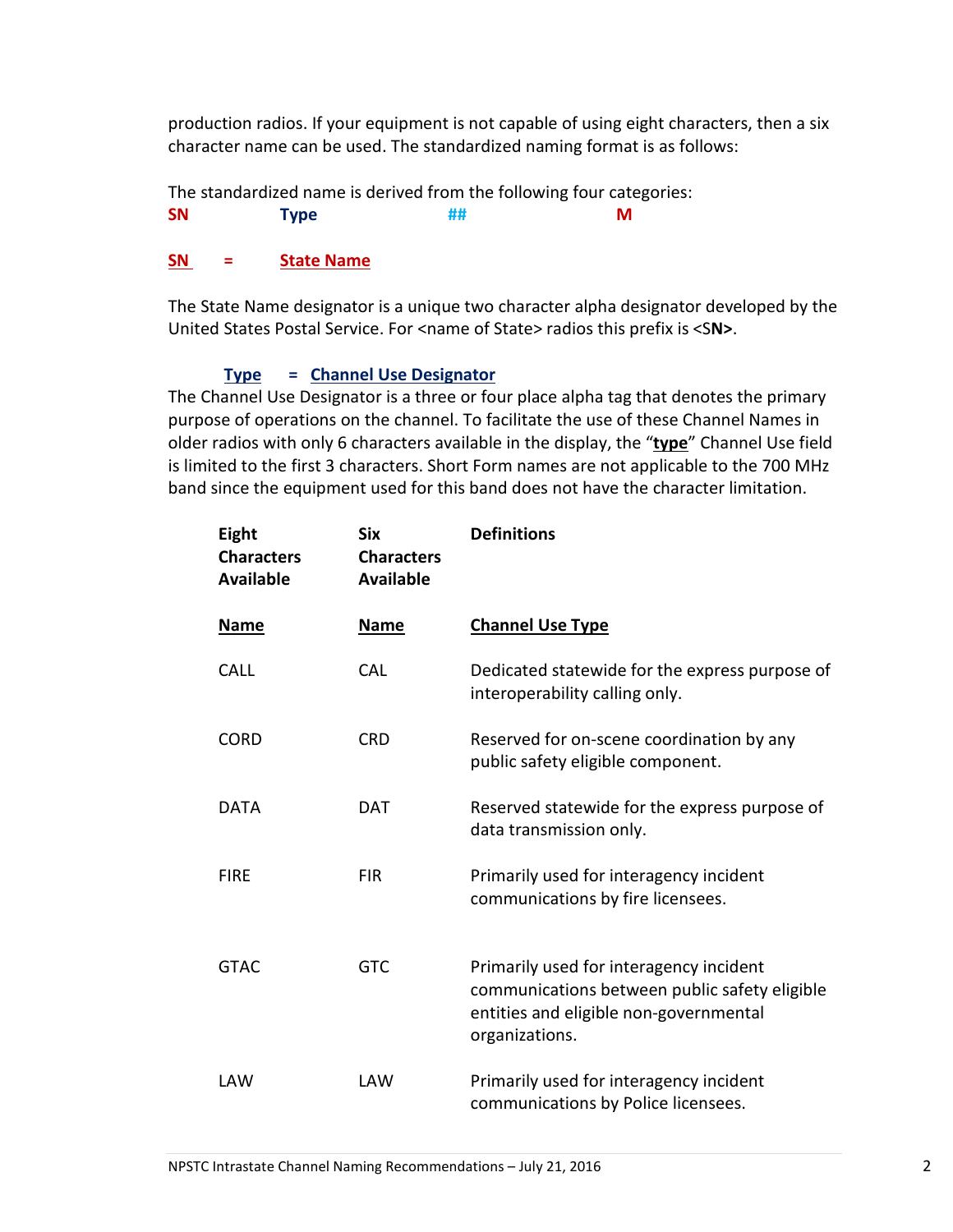| <b>MED</b> | MED        | Primarily used for interagency incident<br>communications by Emergency Medical Service<br>licensees.                                                                                   |
|------------|------------|----------------------------------------------------------------------------------------------------------------------------------------------------------------------------------------|
| <b>MOB</b> | <b>MOB</b> | Primarily used for on-scene interagency<br>incident communications by any public safety<br>eligible, using vehicular repeaters (FCC Station<br>Class MO3).                             |
| SAR        | <b>SAR</b> | Primarily used for interagency incident<br>communications for Search and Rescue<br>Operations.                                                                                         |
| TAC        | TAC        | Primarily used for interagency communications<br>by any public safety eligible.                                                                                                        |
| TRVL       | <b>TRV</b> | Primarily used for interagency communications<br>by any public safety eligible to coordinate<br>travel when responding to/from an incident<br>outside of an agency's own jurisdiction. |

#### **Notes**:

- Starting in VHF High Band, Channel Identifiers are grouped by Channel use type. Channel Identifiers ending in "0" should be reserved for Interoperability Calling use.
- Channels Identifiers specified for Emergency Medical Services ("MED") in this document should be numbered to avoid conflict with the FCC's UHF medical channel naming methodology specified in 47CFR90.20(d)(65) and 47CFR90.20(d)(66)(i).
- If a new frequency becomes available, it will be given the next unique channel identifier.

#### **## = Unique Channel Identifier**

The Unique Channel Identifier is a one- or two-place numeric tag that uniquely identifies the specific channel. States may designate the numbering sequence; however it is recommended that the numbering sequence in combination with the channel type be sufficiently different than that of the ANSI/APCO/NPSTC ANS 1.104.2-2016 Standard for the appropriate band, so as to avoid potential confusion on the part of the user.

### **M = Modifier**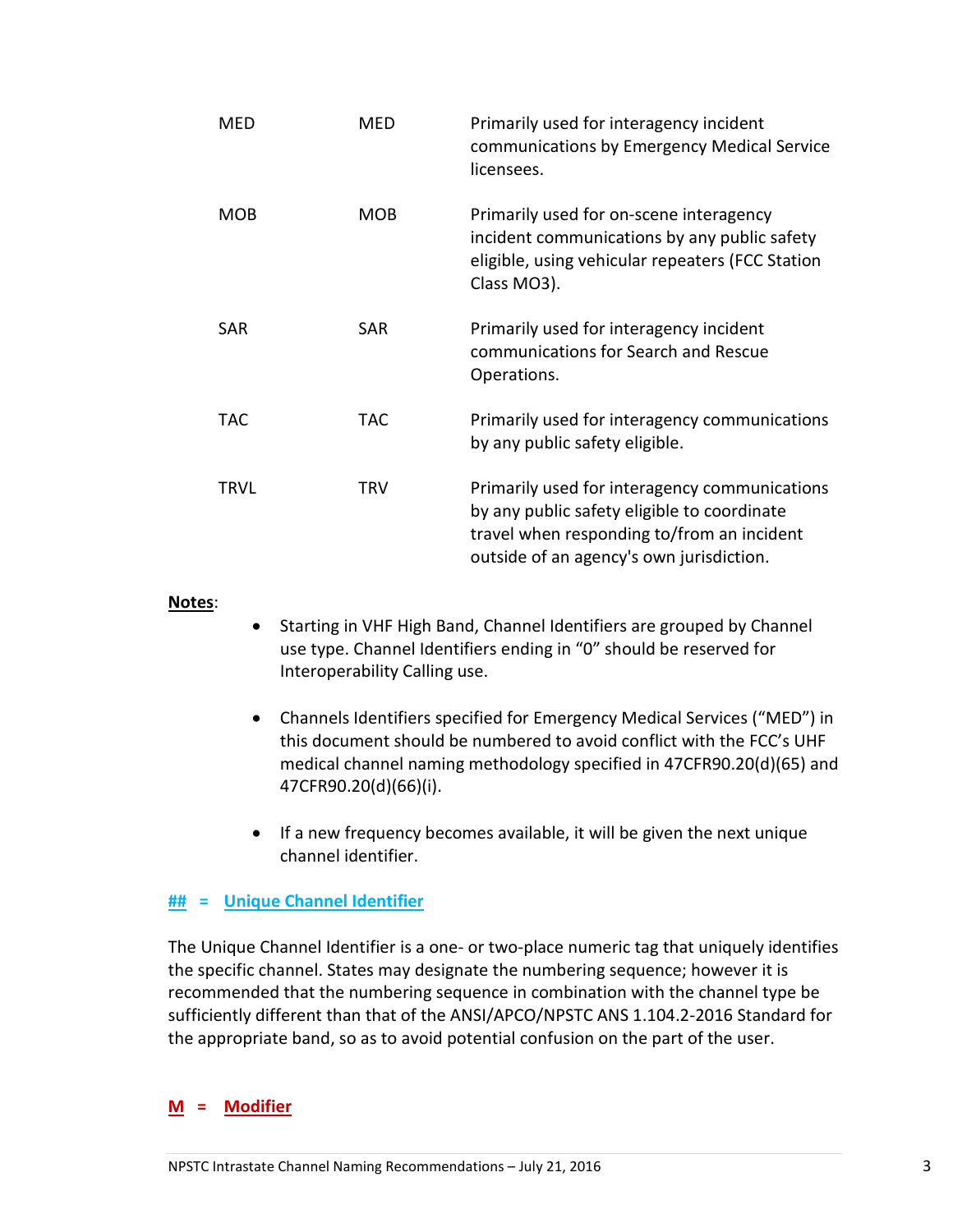*The Modifier character is a single alphanumeric tag to identify a modification to the default operation type on the channel/channel pair:*

*D Direct or "Talk around" use [Simplex operations on the output channel of a pair normally designated for half-duplex or mobile relay operations.]* 

*Use of this modifier on channels which are normally simplex are at the discretion of the state. [2](#page-5-2)*

# <span id="page-5-0"></span>**Standardized Tone Squelch or Network Access Codes**

The use of a common Continuous Tone Coded Squelch System (CTCSS) tone of 156.7 Hz for transmit and receive on national Interoperability Channels was originally specified in the NPSPAC proceedings (FCC Docket 87-112) and was adopted by the FCC's 700 MHz NCC Interoperability Committee's Working Group for all analog voice operations on all interoperability channels in all bands except for the VHF tactical repeater pairs VTAC33 to VTAC38 that use 136.5 Hz on input only to avoid interference with simplex users on those same channels. This recommendation has been carried forward into this naming convention.

However, where there are multiple repeaters on the same frequency pair in the same area, it may be desirable to use transmitter steering by supporting multiple input tones to each repeater. All repeaters activate upon receipt of the national tone 156.7 Hz, but each also has an individual tone used just by that repeater to avoid a field unit (mobile/portable) keying multiple repeaters in the same area.

For P-25 digital voice operations, the "carrier squelch equivalent" Network Access Code (NAC) of \$293 hex (decimal equivalent 659) shall be used. However, where there are multiple repeaters on the same frequency pair in the same area, it may be desirable to use transmitter steering by supporting multiple input NACs to each repeater. All repeaters activate upon receipt of the national NAC \$293, but each also has an individual NAC used just by that repeater to avoid a field unit (mobile/portable) keying multiple repeaters in the same area.

# <span id="page-5-1"></span>**ANALOG OPERATION**

 $\overline{\phantom{a}}$ 

**CTCSS Tone 156.7 Hz** should be used for all analog operations on interoperability channels:

<span id="page-5-2"></span><sup>&</sup>lt;sup>2</sup> This format differs from the earlier APCO/NPSTC ANS Standard format for the VHF Band.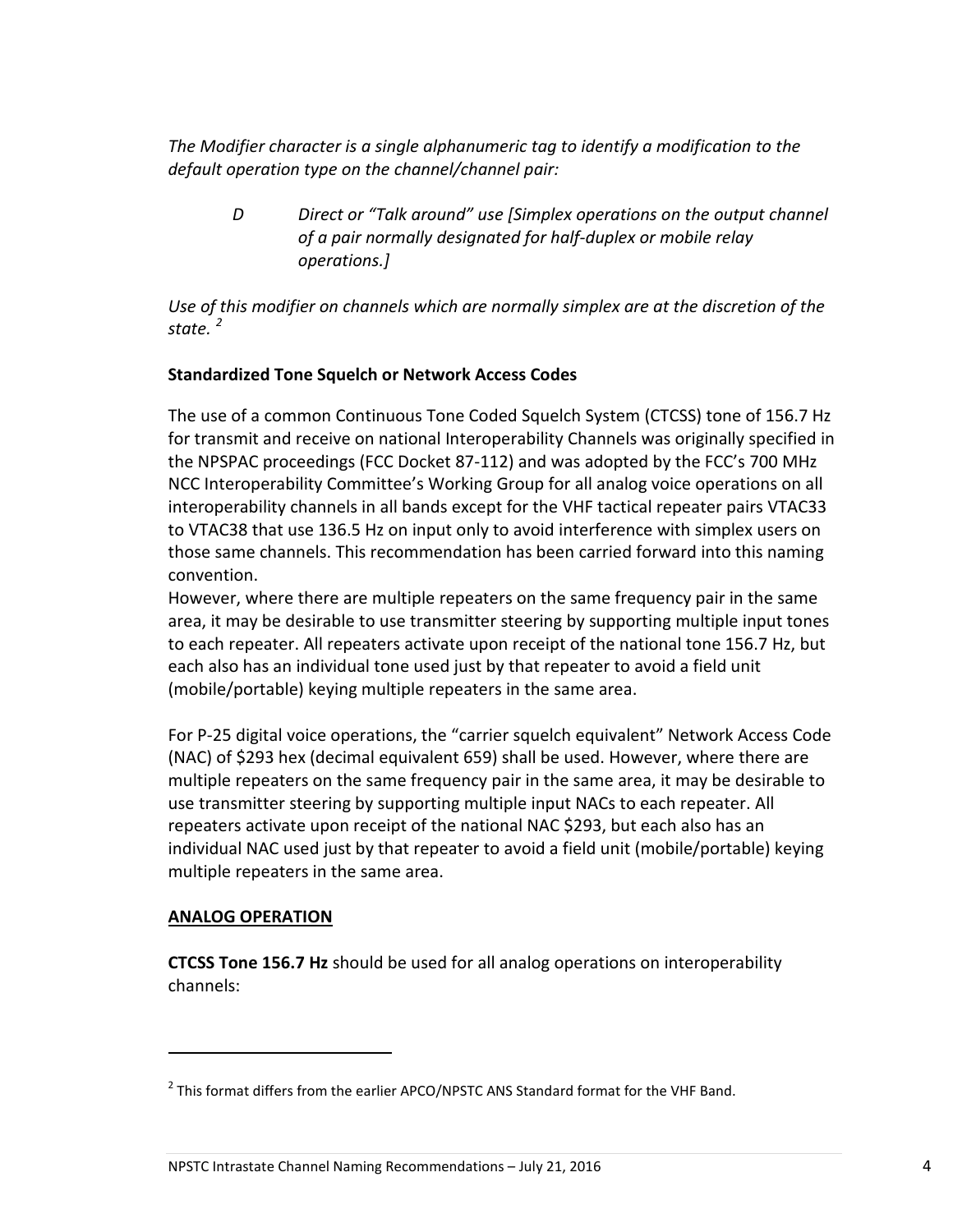- 1. All (fixed and subscriber) analog transmitters should encode 156.7 Hz.
- 2. Subscriber receivers should be set for carrier squelch operations unless conditions in the area require the use of tone protection to mitigate adjacent channel interference, or interference from intermodulation products. In those cases, receivers should decode 156.7 Hz.
- 3. Subject to the approval of applicable state communications plans, Statewide Communications Interoperability Plans (SCIP), and/or FCC-approved Regional Plans, mobile relay (repeater) stations that are part of a local, regional, or statewide interoperability network may be equipped with a second receive CTCSS tone to provide local ("in cabinet") mobile relay operation, provided:
	- a. The relay transmitter continues to transmit the common CTCSS tone of 156.7 Hz to ensure that all users within range of the station are aware the station is in use;
	- b. The relay will accept the common CTCSS tone of 156.7 Hz and present the audio accompanying the 156.7 Hz-encoded transmission for automatic incabinet repeat or to a live operator at the appropriate controlling dispatch facility; and
	- c. The operational configuration of the mobile relay station is published in applicable interoperability resource tracking documents (such as the appropriate TICP, SCIP, FCC-approved Regional Plans, or other administrative authority).

# <span id="page-6-0"></span>**DIGITAL OPERATIONS**

**Network Access Code (NAC) \$293** hex should be used for all digital operations on these regional and statewide interoperability channels where digital modulation is permitted or required, as follows:

- 1. All (fixed and subscriber) digital transmitters should encode \$293 hex (Decimal 659).
- 2. Subscriber receivers should be set for \$F7E (Decimal 3966).
- 3. Subject to the approval of applicable state communications plans, SCIP, and/or FCC-approved Regional Plans, mobile relay (repeater) stations that are part of a local, regional, or statewide interoperability network may be equipped with a second receive NAC to provide local ("in cabinet") mobile relay operation, provided:
	- a. The relay transmitter should continue to transmit the Common NAC of \$293 so that all users within range of the station are aware the station is in use;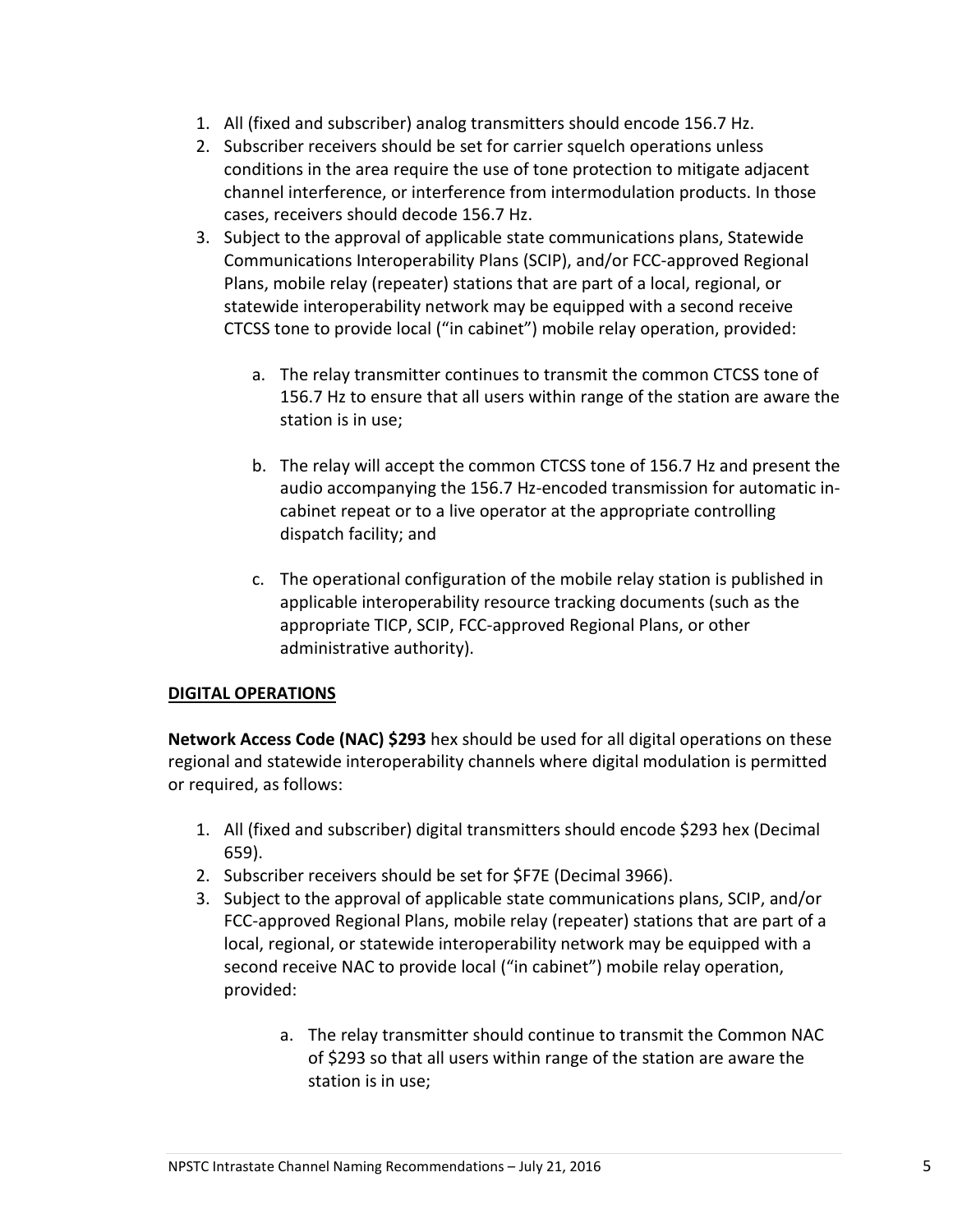- b. The relay should accept the Common NAC of \$293 and present the audio accompanying the \$293-encoded transmission for automatic incabinet repeat or to a live operator at the appropriate controlling dispatch facility; and
- c. The operational configuration of the mobile relay station should be published in applicable interoperability resource tracking documents (such as the appropriate TICP, SCIP, FCC-approved Regional Plan, or other administrative authority).

# <span id="page-7-0"></span>**Regional Restrictions on Channel Availability**

Where channels are restricted to use within a particular region of <State>, they should be appropriately color-coded in the Channel Table to show such restriction. A sample table is shown below.

| Region                           | <b>Color Coding</b> |
|----------------------------------|---------------------|
| Northeast <state> Region</state> | Magenta             |
| Northwest <state> Region</state> | Orange              |
| Urban Area <#1>                  | Green               |
| Urban Area <#2>                  | <b>Blue</b>         |
| Statewide                        | No color shading    |